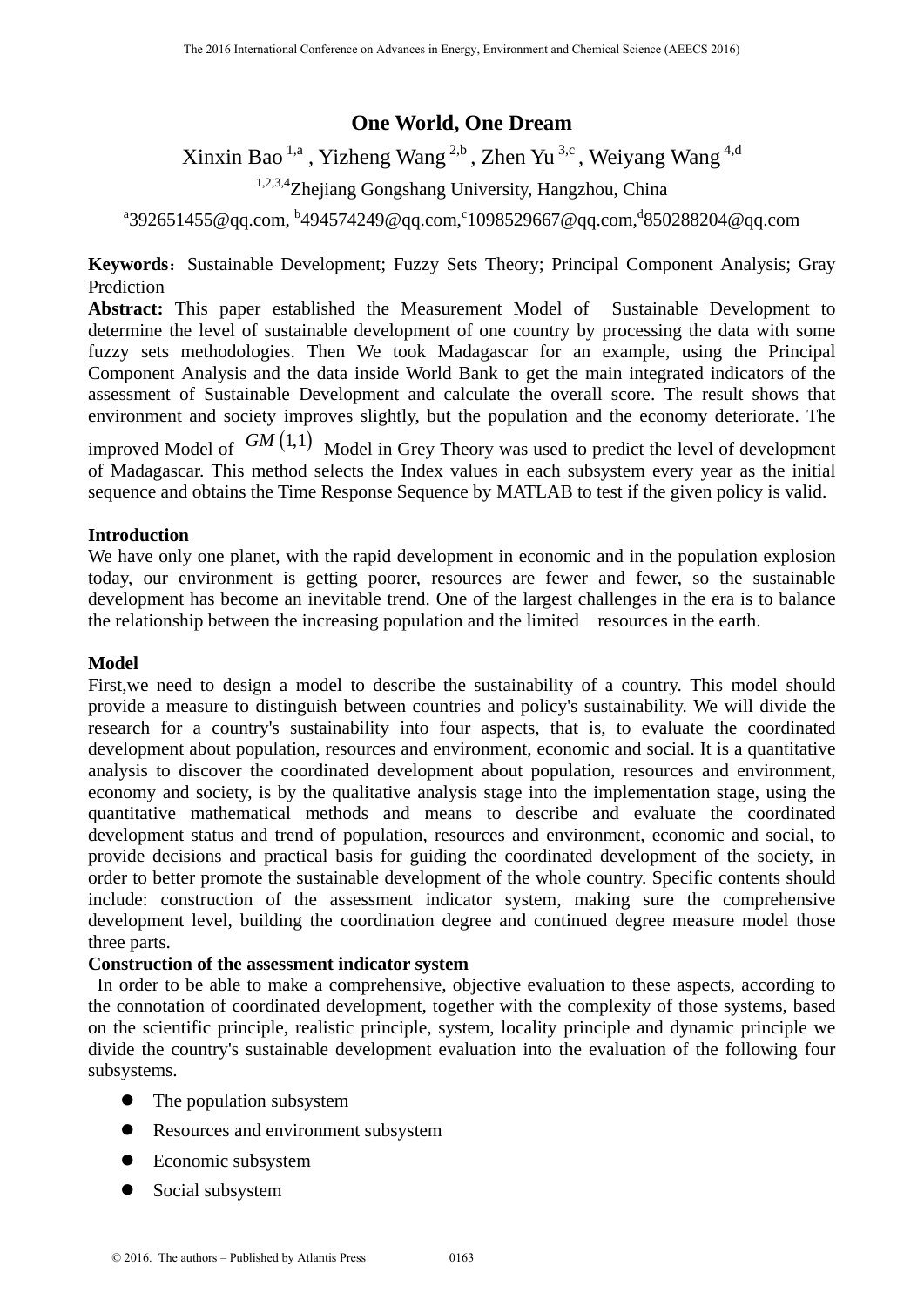### **Determination of comprehensive development level**

We use dimensionless method by adopting  $Z$  – sore standard transform method:

1. First of all, build a sample matrix of index system, assuming  $\overline{X}$  is a matrix that the subsystem of population, resources and environment and coordinated development of economy and society corresponding to the n indexes of year *<sup>m</sup>* .

 $x_{ij}$  is the  $i-th$  evaluation object and the  $j-th$  evaluation value, so  $X = (x_{ij})_{m \times n}$ . The formula of  $Z$  – sore **standard transform method** is shown as the following:

$$
b_i = \frac{x_i - \overline{x}}{s_i}, s_i = \sqrt{\frac{1}{p-1} \sum_{i=1}^p (x_i - \overline{x})^2}
$$

indent In the formula,  $b_i$  shows standardized value of the  $i-th$  evaluation index.  $x_i$  is standard deviation of the  $i-th$  evaluation index.  $\overline{x}$  is original value of the  $i-th$  is average value of this group of index data; and  $i = 1, 2, \cdots n$ .

Therefore, we can get the standardized matrix:

$$
B = (b_{ij})_{m \times n}
$$

2.calculate the correlation coefficient matrix of standardized matrix

$$
R(r_{ij})_{n \times n}
$$

$$
r_{ij} = \frac{1}{p-1} b_{ii} b_{jj}, (i, j = 1, \cdots, n)
$$

What's more,  $r_{ij}$  is correlation coefficient of index  $i$  and index  $j$ .

3. calculate the eigenvalue and eigenvector of correlation coefficient matrix.

if  $|\lambda I - R| = 0$ , we can calculate the eigenvalue  $\lambda_i (i = 1, 2, \cdots n)$  and eigenvector  $h_i = (h_1, \cdots, h_n)$  of the matrix.

4. We can calculate the contribution rate of different principal componen  $\lambda_i$ , and extract the principal component in terms of accumulative contribution rate. The eigenvalue of correlation coefficient matrix  $R$  is variance of corresponding principal component  $F_i(i=1,\dots,n)$ . The larger the variance is, the more the information of this principal component is. And this is principal component. Thus we can get the result that the  $F_i$  contribution rate of the variance  $g_i$  is 1  $\alpha_i = \frac{N_i}{\sum n_i}$  $i=1$ 'i  $g_i = \frac{\lambda_i}{\sum_{i=1}^n \lambda_i}$ , in general, when accumulative contribution rate of the first *W* principal component  $g_i$  is greater than 85%, we can make sure that the principal component of this system

 $\mathbf{r}_i = (F_1, \cdots, F_w)$ 5. Calculate the synthesis score value of four subsystems of population, resources and environment,

economy, and society *Fi*  $F_i = g_1 F_1 + g_1 F_1 + \dots + g_w F_w$  5

**Measurement methods of Sustainable development** 

## **Measurement model for coordination degrees of the sustainable development components**

 Most scholars use the distribution function in the membership functions to describe the coordination in the mathematical model<sup>[1]</sup>.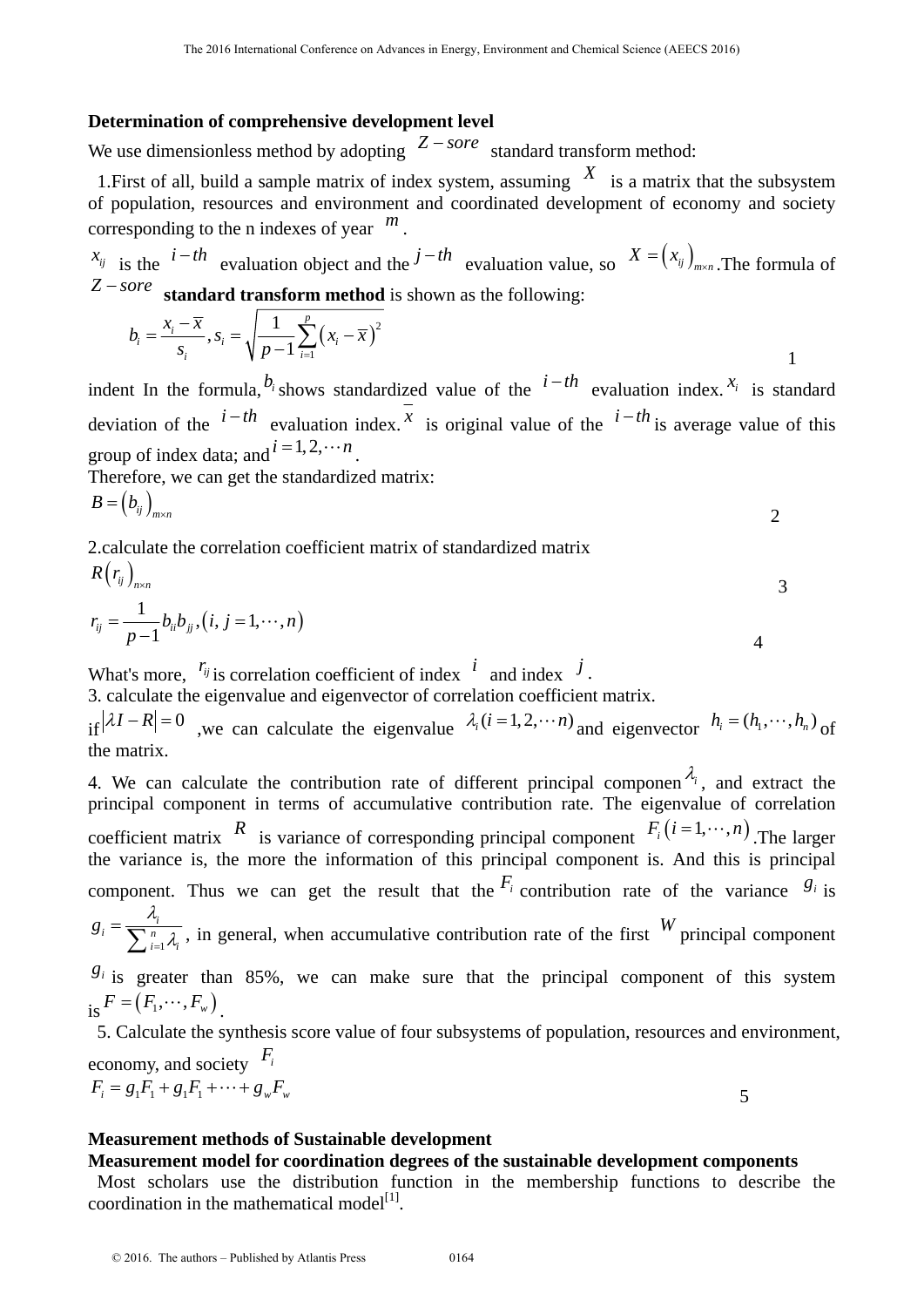$$
C(i / j) = \exp\left[-k\left(u_i - u_{i/j}\right)^2\right]
$$

Actually this model can be improved by directly calculating the coordination degree between many systems, and the specific model is as follows<sup>[2]</sup>

$$
C_n = \exp\left[-n\sqrt{\prod_{\lambda=1}^n k_{\lambda}\left(u_{\lambda} - u_{\lambda/\overline{\lambda}}\right)^2}\right]
$$

In the model,  $C_n$  represents the coordination degree among n systems;  $u_{\lambda}$  represents the actual development level of number  $\lambda(\lambda = 1, 2, \cdots n)$  system;  $u_{\lambda/\overline{\lambda}}$  represents number  $\lambda$  system's coordinated development level when number  $\lambda$  system is coordinately developing with its complement system  $\lambda$ 

$$
k_{\lambda} = \frac{2}{S_{\lambda}^2}
$$

 $S^2_\lambda$  is the variance of  $u_\lambda$ ; if the  $u_\lambda$  is closer to  $u_{\lambda/\lambda}$ , then the coordination coefficient is larger, the coordination degrees  $C(i / j)$  is also higher; if  $u_{\lambda}$  is more far away from  $u_{\lambda/\overline{\lambda}}$ , that means the smaller the coordination coefficient, coordination of  $C(i / j)$  is lower. According to this model, in this article , coordination model about researching on population, resource, environment, economy and society these four subsystems can be represented as

$$
C_4 = \exp\left[-4\sqrt{\prod_{\lambda=1}^4 k_{\lambda} \left(u_{\lambda} - u_{\lambda/\overline{\lambda}}\right)^2}\right]
$$

8 and 2012 and 3 and 3 and 3 and 3 and 3 and 3 and 3 and 3 and 3 and 3 and 3 and 3 and 3 and 3 and 3 and 3 and

For calculating  $u_{\lambda/\overline{\lambda}}$ , we can use the multiple regression analysis, reach to the conclusion that the regression model of number  $\lambda$  system and its complement system  $\overline{\lambda}$  to determine, such as in four subsystems, the first system and its complement system's regression model is  $u1 = a + bu_2 + cu_3 + du_4$  10

 In this model, in order to achieve coordinated development between the 1st system and number 2,3,4 systems, if  $u_2, u_3, u_4$  change every unit, it requires  $u_1$  changes  $b+c+d$ 

unit, too, then we can get the value of  $u_{1/2,3,4}$ , that is  $u_{1/2,3,4} = b + c + d$ 

# **Measurement Model of Sustainability in Sustainable Development**

We use  $CD_t$  to express the sustainability<sup>[3]</sup>

$$
CD_{i}(i, j, k, 1) = \left[ C_{i}(i, j, k, 1) u_{i, t}^{\alpha} u_{j, t}^{\beta} u_{k, t}^{\gamma} u_{1, t}^{\delta} \right]_{4}^{\frac{1}{4}}
$$

 $CD_t(i, j)$  means the the sustainability of coordinated development of System *i* and System *i* at Time <sup>t</sup>.  $C_i(i, j)$  means the coordinated coefficient between System <sup>*i*</sup> and System *<sup>j</sup>* at Time  $t_{i,i}$  means the synthesis score of System<sup>*i*</sup> at Time  $t_i$  the comprehensive developing level of System<sup>*i*</sup> at Time <sup>*t*</sup>  $\cdot u_j t$ </sup> means the synthesis score of System <sup>*j*</sup> at Time <sup>*t*</sup>: the comprehensive developing level of System  $\overrightarrow{J}$  at Time  $\overrightarrow{t}$ .

In the formula,  $\alpha$ ,  $\beta$ ,  $\gamma$ ,  $\delta$  mean the proportion  $\alpha + \beta + \gamma + \delta = 1$ .

Based on the experience, in general, the four subsystem population, resources and environment,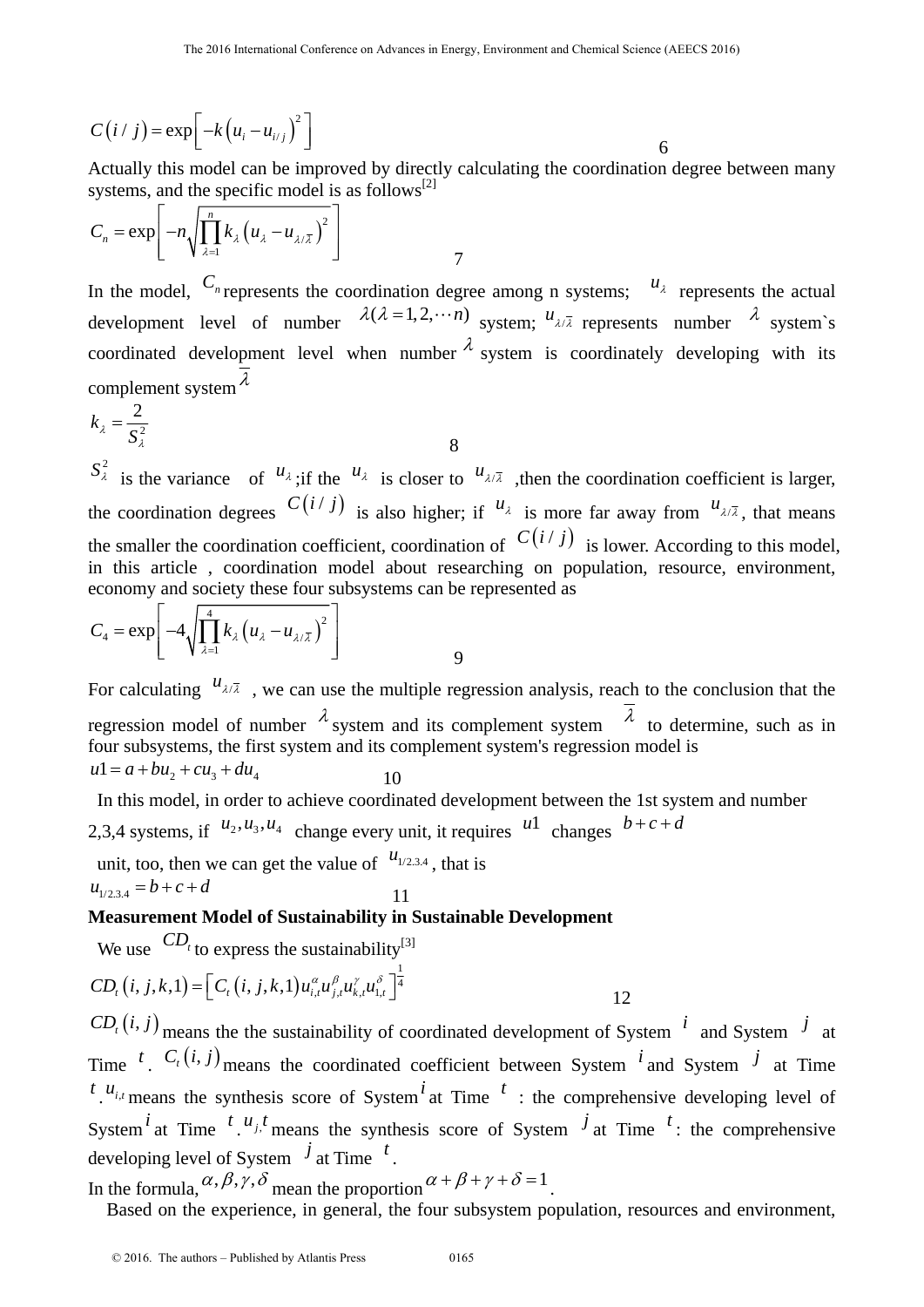economy, society are supposed to have equal effect on the population, resources and environment,

economic and social systems. So the each proportion of  $\alpha$ ,  $\beta$ ,  $\gamma$ ,  $\delta$  is 0.25.

# **Evaluation scale**

According to the reference<sup>[4]</sup>, we will set the lower interval as [0,0.5), medium range as [0.5, 0.8), the higher interval set to [0.8, 1]. Lower interval belongs to non- acceptable range, medium is bad but acceptable range, higher belongs to the good range.

# **Empirical Analysis**

Among 48 most undeveloped countries of the list UN gives, we choose Madagascar as a sample to study. And we can get the process and result by using the model as the following.

# **The Result**

The index system of population, resources and environment and economy as shown in the Table 2 Original data comes from 'the World Bank'. Use standardized transform method to deal with the initial value of third class indicator, and then get the standardized value of index, as the Table3 shows.

|                                 | Componen       | <b>Initial Eigenvalues</b> |            |                | Extraction of the quadratic sum |            |                |  |
|---------------------------------|----------------|----------------------------|------------|----------------|---------------------------------|------------|----------------|--|
| Subsystem                       | t              | total                      | Variance % | accumulation % | total                           | Variance % | accumulation % |  |
| Population                      | $\mathbf{1}$   | 9.177                      | 91.767     | 91.767         | 9.177                           | 91.767     | 91.767         |  |
|                                 | $\overline{c}$ | .739                       | 7.387      | 99.154         |                                 |            |                |  |
| Source                          | 1              | 5.220                      | 74.571     | 74.571         | 5.220                           | 74.571     | 74.571         |  |
|                                 | $\overline{c}$ | 1.007                      | 14.386     | 88.958         | 1.007                           | 14.386     | 88.958         |  |
|                                 | 3              | .670                       | 9.577      | 98.534         |                                 |            |                |  |
| Society                         | $\mathbf{1}$   | 5.943                      | 59.435     | 59.435         | 5.943                           | 59.435     | 59.435         |  |
|                                 | $\overline{c}$ | 1.259                      | 12.585     | 72.020         | 1.259                           | 12.585     | 72.020         |  |
|                                 | 3              | 1.024<br>10.241            |            | 82.261         | 1.024                           | 10.241     | 82.261         |  |
| 7.812<br>$\overline{4}$<br>.781 |                | 90.073                     |            |                |                                 |            |                |  |
| Economy                         | 1              | 3.067                      | 38.339     | 38.339         | 3.067                           | 38.339     | 38.339         |  |
|                                 | $\overline{c}$ | 2.017                      | 25.218     | 63.556         | 2.017                           | 25.218     | 63.556         |  |
|                                 | 3              | 1.434                      | 17.919     | 81.476         | 1.434                           | 17.919     | 81.476         |  |
|                                 | $\overline{4}$ | .817                       | 10.213     | 91.688         |                                 |            |                |  |

Table 2 Evaluation of Coordination Development Scale

Table 3 the Standardized Value of Index

| Indicat<br>or | ZP1       | ZPi      | ZR1       | ZRi      | ZS1       | ZSi      | ZE1       | ZEi      |
|---------------|-----------|----------|-----------|----------|-----------|----------|-----------|----------|
| 2001          | $-1.4769$ | $\cdots$ | 1.5206    | $\cdots$ | $-1.1257$ | $\cdots$ | 0.5253    | $\cdots$ |
| 2002          | $-1.2244$ | $\ldots$ | 1.2449    | $\cdots$ | $-1.1908$ | $\cdots$ | $-2.5721$ | $\cdots$ |
| 2003          | $-0.9674$ | $\cdots$ | 0.9693    | $\ldots$ | $-0.7759$ | $\cdots$ | 1.1639    | $\cdots$ |
| 2004          | $-0.7059$ | $\cdots$ | 0.6936    | $\cdots$ | $-1.1022$ | $\cdots$ | 0.4183    | $\cdots$ |
| 2005          | $-0.4399$ | $\cdots$ | 0.4180    | $\cdots$ | $-0.6841$ | $\cdots$ | 0.3159    | $\cdots$ |
| 2006          | $-0.1695$ | $\ldots$ | 0.1413    | $\ldots$ | $-0.7189$ | $\cdots$ | 0.3921    | $\cdots$ |
| 2007          | 0.1055    | $\cdots$ | $-0.1353$ | $\ldots$ | 0.7216    | $\cdots$ | 0.6006    | $\cdots$ |
| 2008          | 0.3861    | $\cdots$ | $-0.4119$ | $\cdots$ | 1.0940    | $\cdots$ | 0.7527    | $\cdots$ |
| 2009          | 0.6732    | $\cdots$ | $-0.6886$ | $\cdots$ | 0.6914    | $\cdots$ | $-1.0991$ | $\cdots$ |
| 2010          | 0.9679    | $\cdots$ | $-0.9652$ | $\ldots$ | 0.7380    | $\cdots$ | $-0.3863$ | $\cdots$ |
| 2011          | 1.2704    | $\cdots$ | $-1.2418$ | $\cdots$ | 1.1256    | $\cdots$ | $-0.1872$ | $\cdots$ |
| 2012          | 1.5808    | .        | $-1.5449$ | $\cdots$ | 1.2272    | .        | 0.0757    | .        |

# **Extract principal component**

Analyze the principal component of standardized data on the Table 3 by applying SPSS17.0, and get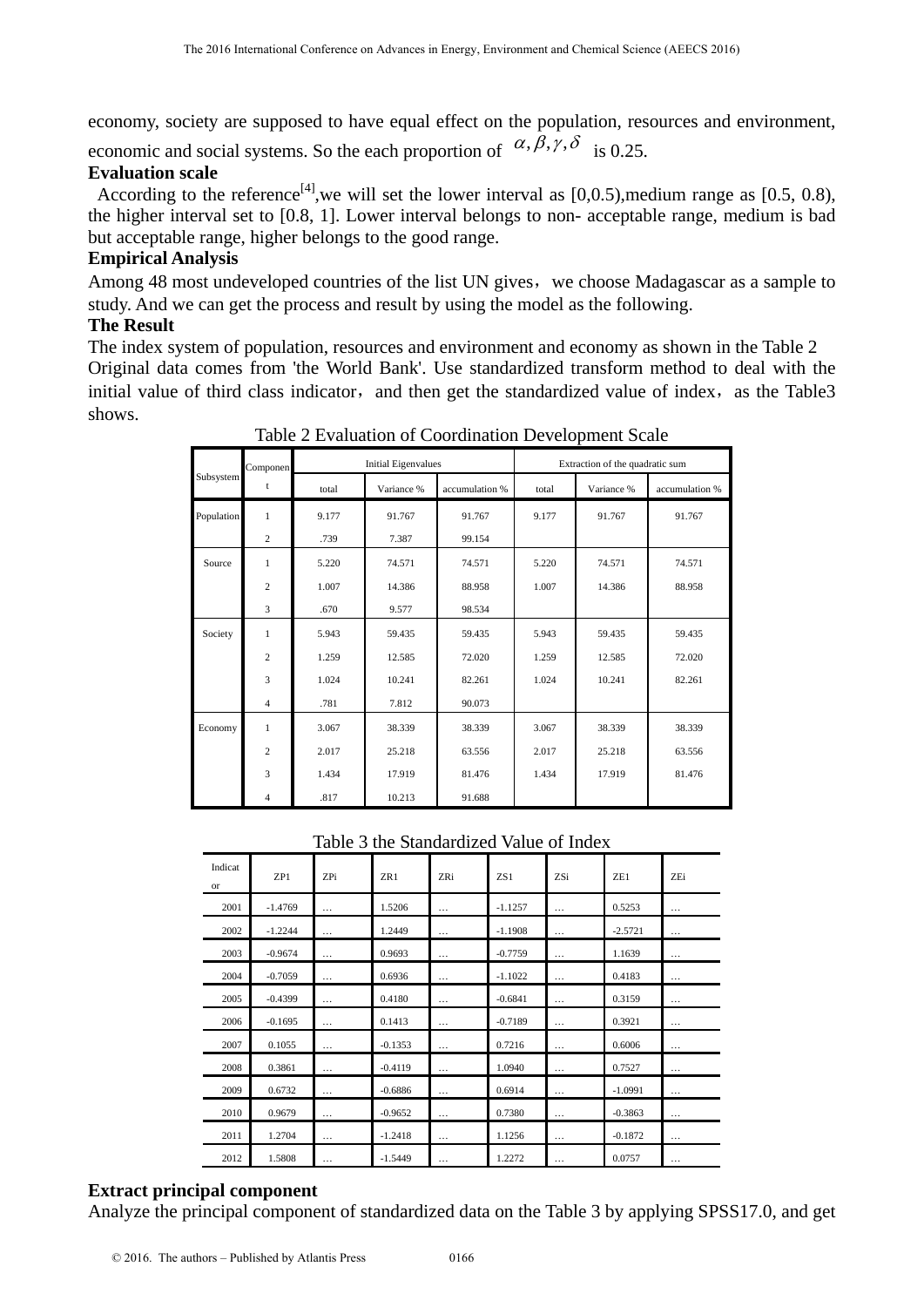analytical statement about variance decomposition and extracting the primary component of four systems, seeing the Table2.

According to the rule that initial eigenvalue is greater than 1, we extract two primary component from three systems respectively. It reflects information of their own systems respectively, which has great interpret ability. Divide the data by the eigenvalue correspondent to primary component, the square root of the answer is the coefficient correspondent to each index in two primary components.

| Source          | Component |                  | Economy         |         | Component  |                |  |
|-----------------|-----------|------------------|-----------------|---------|------------|----------------|--|
|                 |           | $\boldsymbol{2}$ |                 |         | $\sqrt{2}$ | $\mathfrak{Z}$ |  |
| ZR1             | $-.188$   | .030             | ZE1             | .214    | .113       | $-.401$        |  |
| ZR <sub>2</sub> | .183      | $-.074$          | ZE <sub>2</sub> | .249    | .185       | $-.046$        |  |
| ZR3             | .179      | .003             | ZE3             | .293    | .113       | $-.240$        |  |
| ZR4             | $-.021$   | .975             | ZE4             | .130    | .117       | .527           |  |
| ZR5             | .188      | $-.024$          | ZE5             | .088    | $-.431$    | $-.132$        |  |
| ZR6             | .166      | .148             | ZE <sub>6</sub> | $-.147$ | .418       | .051           |  |
| ZR7             | .166      | .116             | ZE7             | .155    | $-.239$    | .327           |  |
|                 |           |                  | ZE8             | .250    | .070       | .270           |  |

| Population      | Component |              | Society         | Component |            |                |
|-----------------|-----------|--------------|-----------------|-----------|------------|----------------|
|                 |           | $\mathbf{2}$ |                 |           | $\sqrt{2}$ | $\overline{3}$ |
| ZP1             | $-.109$   |              | ZS1             | .160      | .071       | $-.013$        |
| ZP <sub>2</sub> | .102      |              | ZS <sub>2</sub> | .072      | .206       | .567           |
| ZP3             | $-.080$   |              | ZS3             | $-.121$   | .363       | $-.034$        |
| ZP4             | .108      |              | ZS4             | .125      | $-.156$    | $-.530$        |
| ZP5             | $-.108$   |              | ZS5             | .060      | .637       | $-.350$        |
| ZP <sub>6</sub> | .108      |              | ZS <sub>6</sub> | .104      | .073       | .441           |
| ZP7             | .108      |              | ZS7             | .160      | .036       | .182           |
| ZP8             | .102      |              | ZS8             | .156      | $-.185$    | .003           |
| ZP9             | $-.109$   |              | ZS9             | .141      | .321       | $-.084$        |
| ZP10            | $-.108$   |              | ZS10            | $-.152$   | .202       | .127           |
|                 |           |              |                 |           |            |                |

 As Table 4 shows, multiply the eigenvector by the normalized data, then we get the score value of the primary component.

Linear representation about two primary components of population subsystem:  $F1 = -0.109 \times ZP1 + 0.102 \times ZP2 + \cdots + 0.108 \times ZP10$  13 Linear representation about two primary components of resources and environment subsystem:  $F1 = -0.188 \times ZP1 + 0.183 \times ZP2 + \dots + 0.166 \times ZP7$  $F1 = 0.030 \times ZP1 + 0.074 \times ZP2 + \cdots + 0.116 \times ZP7$ Linear representation about two primary components of society subsystem:  $F1 = 0.160 \times ZS1 + 0.072 \times ZS2 + \cdots - 0.152 \times ZS10$  16  $F2 = 0.071 \times ZS1 + 0.206 \times ZS2 + \dots + 0.202 \times ZS10$  17  $F3 = 0.013 \times ZS1 + 0.206 \times ZS2 + \cdots + 0.202 \times ZS10$  18 Linear representation about two primary components of economy subsystem:

$$
F1 = 0.214 \times ZE1 + 0.249 \times ZE2 + \dots + 0.250 \times ZE8
$$

Table4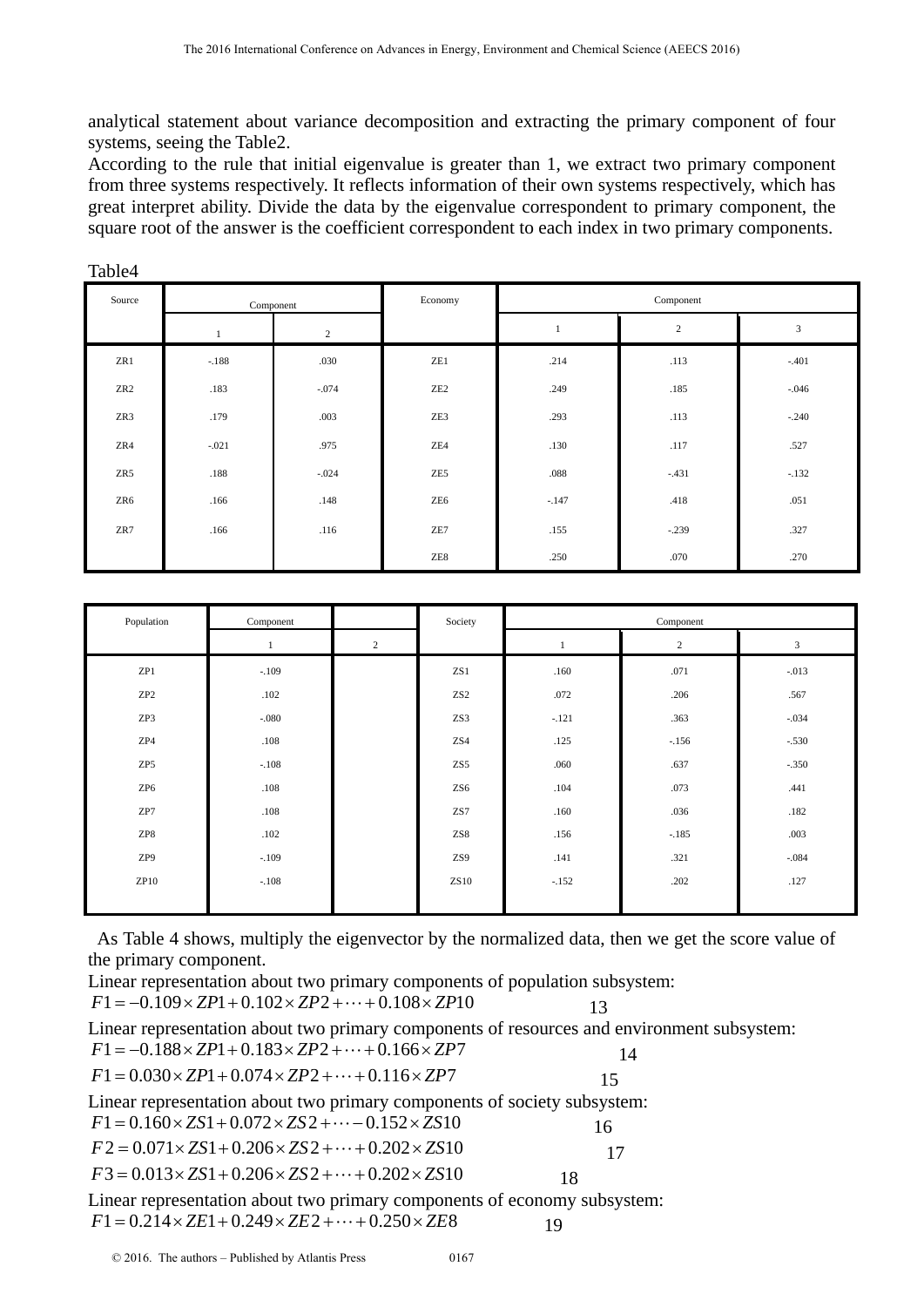$$
F2 = 0.113 \times ZE1 + 0.185 \times ZE2 + \dots + 0.070 \times ZE8
$$
  
\n
$$
F3 = 0.401 \times ZE1 + 0.046 \times ZE2 + \dots + 0.270 \times ZE8
$$
  
\n21

## **Comprehensive evaluation**

Finally, we use the weights to reach to the principal component comprehensive evaluation model, the weights are from the proportion of eigenvalues each main components of the of the total value of the principal components and features.

$$
F_i = \frac{\lambda_i}{\sum_{i=1}^n \lambda_i} F_1 + \frac{\lambda_2}{\sum_{i=1}^n \lambda_i} F_2 + \dots + \frac{\lambda_w}{\sum_{i=1}^n \lambda_i} F_w
$$

There into,  $\lambda_i$  is the characteristic values of the  $i-th$  principal component.  $F_i = g_1 F_1 + g_2 F_2 + \dots + g_w F_w$  23

 The comprehensive evaluation for four subsystems are Population subsystems:  $F = 0.91767 \times F1$ ;

Resources and environment subsystems:  $F = 0.74571 \times F1 + 0.14386 \times F2$ ;

Social subsystems:  $F = 0.59435 \times F1 + 0.12585 \times F2 + 0.10241 \times F3$ ;

Economic subsystems:  $F = 0.38339 \times F1 + 0.25218 \times F2 + 0.17919 \times F3$ ;

The main component scores and overall scores calculated by the three above systems,Thus, the assess value of the population subsystem and economic subsystem for Madagascar is going down, the value of the resource subsystem and social subsystem increased slightly.

## **Estimate the Coordination**

The regression model using SPSS for each subsystem and its complement system is as followed  $u = 1.163 - 0.857 \times u_2 - 6.271E - 11 \times u_3 + 0.234 \times u_4$ 

$$
u2 = 0.821 - u1 - 4.84E - 11 \times u3 + 0.144 \times u4 \t\t 25
$$
  
\n
$$
u3 = 1.778E + 10 - 6.736E + 9 \times u1 - 4.157E + 9 \times u2 + 3.881E + 9 \times u4 \t\t 26
$$
  
\n
$$
u4 = -1.993 + 0.667 \times u1 + 0.356 \times u2 + 1.119E - 10 \times u3 \t\t 27
$$

### **Reviews of the coordination**

The coordination of the population, resources and environment, social and economic calculated by MATLAB is as shown in Table 7.

|      |      |      |      |      |      | Table 7 The coordination of the population, resources and environment, social and economic |  |
|------|------|------|------|------|------|--------------------------------------------------------------------------------------------|--|
| Year | 2001 | 2002 | 2003 | 2004 | 2005 | 2006                                                                                       |  |

| Year         | 2001      | 2002      | 2003      | 2004      | 2005      | 2006      |
|--------------|-----------|-----------|-----------|-----------|-----------|-----------|
| Coordination | 0.36853   | 0.33187   | 0.19373   | 0.20193   | 0.10878   | 0.34960   |
| Degree       | Imbalance | Imbalance | Imbalance | Imbalance | Imbalance | Imbalance |
| Year         | 2007      | 2008      | 2009      | 2010      | 2011      | 2012      |
| Coordination | 0.23749   | 0.29666   | 0.23206   | 0.39028   | 0.35713   | 0.37956   |
| Degree       | Imbalance | Imbalance | Imbalance | Imbalance | Imbalance | Imbalance |

## **Reviews of the sustainable development**

The coordination trend figure for the Madagascar four subsystems is shown in the fig.1

We can see in the figure that the coordination degree of the sustainable development is serious disorder, and it not have any obvious improvements.

According to the comprehensive development level of each subsystem development above, as well as the calculated coordinate values of population in Guizhou province, resources and environment, economic and social systems, the sustained degree model in accordance with the coordinatedly develop of the population, resources and environment, economic and social system, using Eq.2,we can calculate the Madagascar's sustained degree of population, resources and environment, economic and social systems' coordinated development ,the results are shown in Table 8: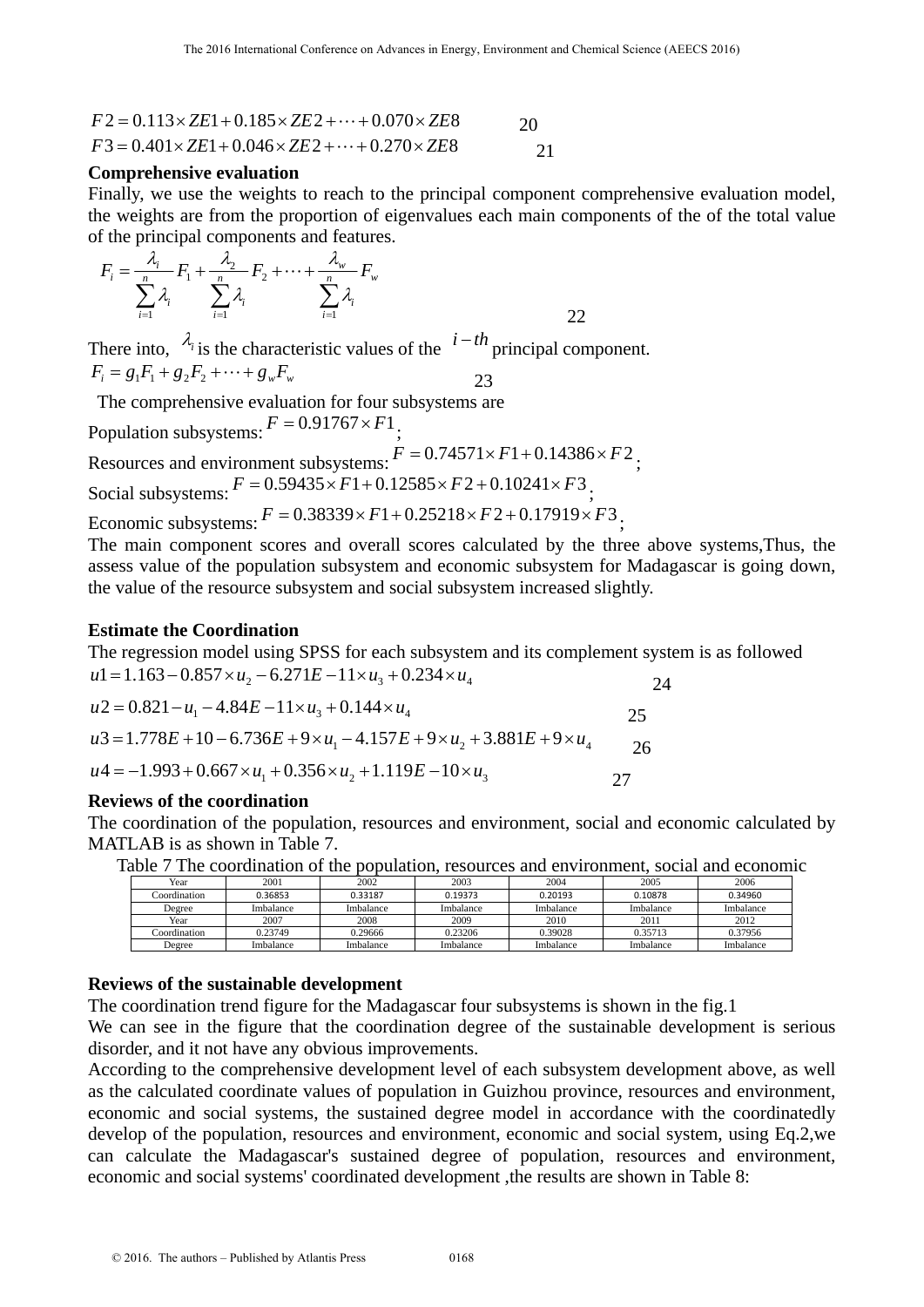means Unsustainable,u means Sustainable<br>
Year 2001 2002 2003 2004 2005<br>
Sustainability 0.488097467 0.399747485 0.365326289 0.330949562 0.193501244 0.446 Sustainability 1 0.488097467 0.365326289 0.330949562 0.193501244 0.446155116 Degree us us us us us us Year 2007 2008 2009 2010 2011 2012 Sustainability 0.401206825 0.511515835 0.37118911 0.472473388 0.467740407 0.475687296 Degree us s s us us us us us us us

Table 8 The Sustainability of the population, resources and environment, social and economic(us

From the above we can see that coordination degree is always imbalanced. And the sustainability arrive the level of sustainable that is 0.5 just in 2008.Therefore, the sustainable state of Madagascar is very terrible. To this, we give the detailed suggests in the Policy to improve the sustainable possibility of Madagascar.

#### **Relational Grade Analysis**

**Calculation of the correlation coefficient** 

First, choose a Reference Sequence<sup>[5]</sup>

$$
x_o = x_0(k) | k = 1, 2, \cdots, n = (x_0(1), x_0(2), \cdots, x_0(n))
$$

and other Sequences

$$
x_i = x_i(k) | k = 1, 2, \cdots, n = (x_i(1), x_i(2), \cdots, x_i(n))
$$



The degrees of correlation from  $x_i$  to  $x_0$  are

$$
r_{i} = \frac{1}{n} \sum_{k=1}^{n} \xi_{i}(k)
$$
  
30  
in which,  $\xi_{i}(k) = \frac{\min_{s} \min_{t} |x_{0}(t) - x_{s}(t)| + \rho \max_{s} \max_{t} |x_{0}(t) - x_{s}(t)|}{|x_{0}(t) - x_{s}(t)| + \rho \max_{s} \max_{t} |x_{0}(t) - x_{s}(t)|}$ 

## **Model Improvement Verhulst Model**

We define our existing 2001-2012 processed data as an initial value  $X^{(0)}$  $X^{(0)} = X_1^{(0)}, X_2^{(0)}, X_3^{(0)}, \cdots, X_n^{(0)}$  32

Than **Verhulst Mode**l can be used

$$
\frac{dX^{(1)}}{dt} + aX^{(1)} = b \tag{33}
$$

 $X_1$  cumulatively generates a sequence of operations  $X^{(0)}$ . Then, we use parameters a and b with **Least Squares Method(LSM)** are

$$
\overline{\alpha} = (a, b)^{T} = (B^{T} B)^{-1} B^{T} Y
$$
  
\n
$$
\text{in which, } B = \begin{bmatrix} -Z_{2}^{(1)} & 1 \\ -Z_{3}^{(1)} & 1 \\ \vdots & \vdots \\ -Z_{n}^{(1)} & 1 \end{bmatrix} Y = \begin{bmatrix} X_{2}^{(0)} \\ X_{2}^{(0)} \\ \vdots \\ X_{2}^{(0)} \end{bmatrix}
$$
  
\n
$$
Z_{k}^{(1)} = 0.5(X_{k}^{(1)} + X_{k-1}^{(1)})
$$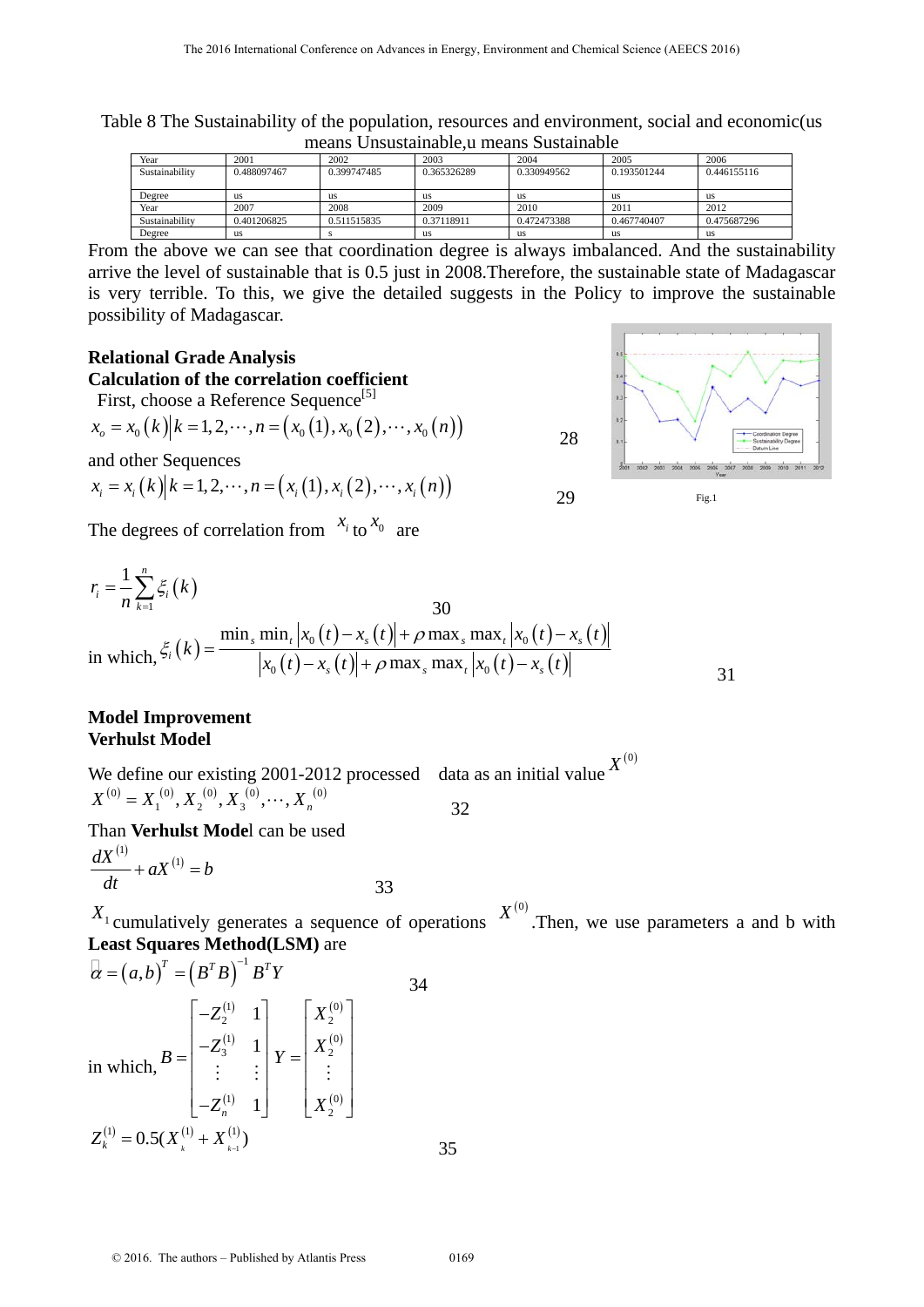## **Time response series of Verhulst Model**

$$
X_{\scriptscriptstyle k=1}^{(0)} = \left(X^{(0)}_{\scriptscriptstyle (1)} - \frac{b}{a}\right)e^{-ak} + \frac{b}{a} \qquad k = 1, 2, 3, \cdots n-1
$$
  
Then  

$$
X_{\scriptscriptstyle k=1}^{(0)} = X_{\scriptscriptstyle k+1}^{(1)} - X_{\scriptscriptstyle k}^{(1)}
$$
 37

Therefore, we use  $^{r_i}$  to describe the degree of correlation between  $^{x_i}$  and  $^{x_0}$ , that is  $^{x_i}$  changes as  $x_0$  changes. According to the weights of four subsystems calculated in the first question, we use MATLAB to calculate.

# **Validation of the Model**

We use residual analysis to test our model, The definition of sequence grey prediction is

38

$$
\overline{X}^{(0)} = (\overline{X}^{(0)}_1, \overline{X}^{(0)}_2, \cdots, \overline{X}^{(0)}_n)
$$

Then, the residual sequence is

$$
\varepsilon^{(0)} = \left( X_1^{(0)} - \overline{X}_1^{(0)}, X_2^{(0)} - \overline{X}_2^{(0)}, \cdots, X_n^{(0)} - \overline{X}_n^{(0)} \right)
$$

The relative error sequence is

$$
\Delta = \left( \left| \frac{\varepsilon_1}{X_1^{(0)}} \right|, \left| \frac{\varepsilon_1}{X_2^{(0)}} \right|, \cdots, \left| \frac{\varepsilon_1}{X_n^{(0)}} \right| \right)
$$

In the end, we get the relative error sequence of model.

$$
\overline{\Delta} = \frac{1}{n} \sum_{k=1}^{n} \Delta k \tag{41}
$$

## **Results and conclusions**

So, we can get the results shown in Fig.2.



Fig.2

### **Conclusions**

1. The indicators of the entire country are classified into four subsystems in the evaluation by the principal component of each system , resulting in the overall degree of coordination and sustainability ,making the whole model hierarchy clearer and more rigorous.

2. Analysis of the correlation between the various subsystems makes the assessment of the entire system more persuasive .

3. By processing the data with some fuzzy sets methodologies, we built the Measurement Model of Sustainable Development to determine the level of sustainable development of one country. Highly coordinated and good sustainability is obtained if the Estimation Intervals of Coordination degree and Sustainability are both in [0.8,1]; and if they are both in [0,0.5), imbalance and unsustainable situations happen. And the rest are generally coordinated and sustainable cases.

4. According to the Empirical Analysis, it is concluded that environment and society of Madagascar improved slightly , but the population and the economy deteriorated. Based on these analysis, policy suggestions are given on four areas including the population, the economy, the environment and the society.